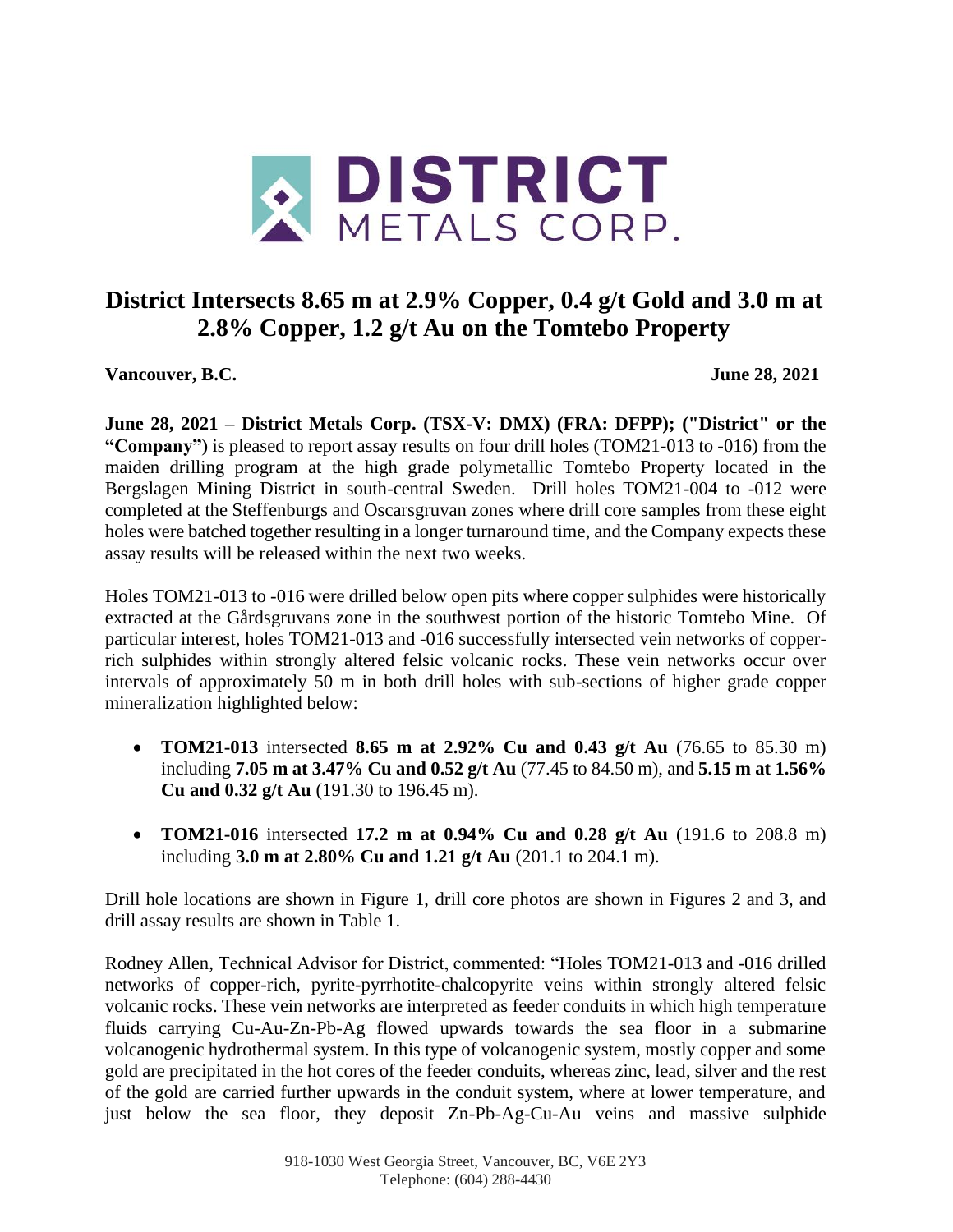mineralization. Considering the geometry of the stratigraphy and mineralization drilled so far at Tomtebo, it is likely that the copper zones drilled in TOM21-013 and -016 represent cores of the sub-seafloor feeder system that continues upwards to feed massive sulphide mineralization at the Steffenbergs zone (seen by drill hole TOM21-001) and other bodies yet to be drilled.

The widespread extent and the intensity of the copper-bearing vein networks indicate that Tomtebo has economic potential for both Cu-Au resources within the feeder vein system as well as high grade Zn-Pb-Ag-Cu-Au massive sulphide at a higher stratigraphic level.

The mineral assemblage of the alteration zones that host the copper vein networks is quartzcordierite-anthophyllite-phlogopite-chlorite±gahnite±magnetite. This is an amphibolite facies (medium grade) metamorphic mineral assemblage that represents metamorphism of earlier synvolcanic quartz-chlorite-sericite alteration. It is common in Volcanogenic Massive Sulphide (VMS) mineral systems World-wide that strong quartz-chlorite±sericite alteration hosts the most copper-rich part of the feeder vein network.

The rocks drilled at Tomtebo are volcanic rocks that have been strongly hydrothermally altered and mineralized, then strongly metamorphosed, foliated and folded. The original character of the host volcanic rock is largely obscured by these subsequent processes. However, relict primary features of the volcanic rocks occur locally as small windows within the otherwise intensely altered and deformed rocks, and enable us to build a picture of the original architecture of the volcanic system. Holes TOM21-013 to -016 encountered textures that are characteristic of dense glassy volcanic rocks, especially felsic lavas and shallow intrusive domes, and suggest that the copper-rich feeder zones are hosted at least partly by a lava dome or shallow intrusive dome. Lava domes and shallow intrusions are typically the main host for copper-rich feeder zones in the footwall of VMS deposits.

Other parts of several drill holes encountered massive coarsely clastic rocks that are probably pumice-rich deposits from explosive eruptions, and banded rocks that are interpreted as altered stratified felsic volcanic ash. Thus, combining all the evidence extracted from the drilling so far, suggests that Tomtebo contains one or more rhyolitic lava/intrusive domes, enclosed by massive and stratified felsic pumice and ash. This is the classic setting for VMS ore deposits and several of the polymetallic deposits in the Bergslagen.

Lithogeochemical samples have been collected from the drill cores and sent to ALS laboratory in order to help interpret the distribution of the lava/intrusive domes and to interpret the position and geometry of the sea floor horizon above these lava domes where massive sulphide mineralization formed."

Garrett Ainsworth, CEO of District, commented: "Our first few holes into the Gårdsgruvans zone have returned exceptionally strong copper results and associated alteration that exhibits the presence of multiple robust and long lasting copper-rich feeder zones, which is an important feature of other large polymetallic deposits in the Bergslagen District.

We have now concluded our maiden Spring 2021 drill program at Tomtebo totaling 5,611 m in 22 holes, which has been a great success on a number of different levels. Our field personnel and Hy-Tech Drilling AB executed this drill program with the upmost professionalism. Permitting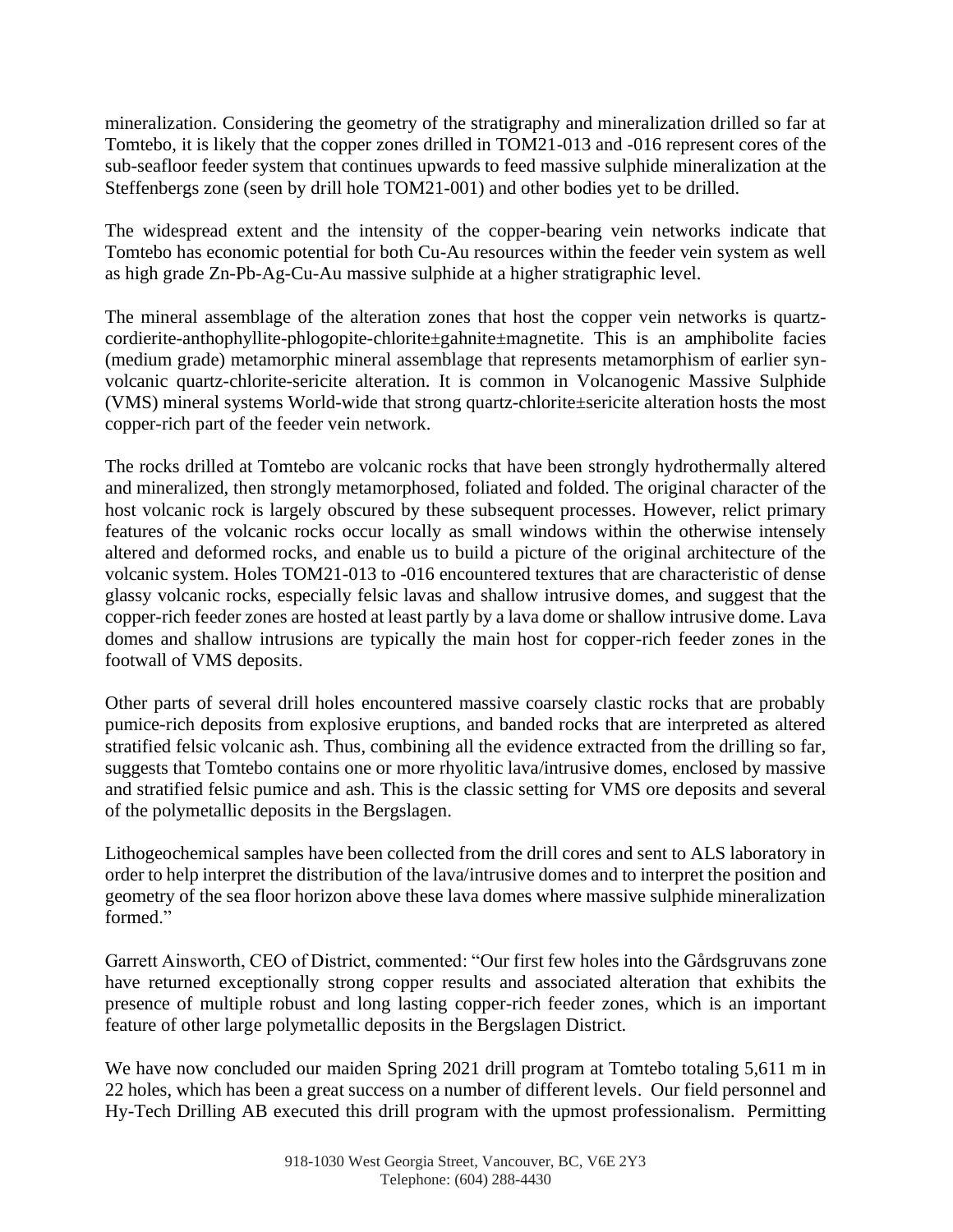for the planned Phase II drill program in September/October 2021 has already commenced. This pause in drilling will allow us to compile and interpret all of the newly obtained data to prioritize targets for an exciting Phase II drill program that will include large step outs and testing of regional targets up to a kilometer away from the historic Tomtebo Mine."

#### **Drill Hole Summaries from Gårdsgruvan Zone**

#### TOM21-013

Hole TOM21-013 was drilled at an angled orientation  $(-65^{\circ}$  dip) to the southeast  $(110^{\circ}$  azimuth). It was designed to target copper mineralization down dip from the Gårdsgruvan open pit and within the vicinity of historic drill intercepts that returned several meters of high grade copper and were not assayed for gold or other metals of interest. This hole is dominated by homogenous and massive looking altered felsic volcanic rocks with varying assemblages of alterations associated with variable amounts of disseminated pyrite (up to 3% locally). Intense quartzchlorite-cordierite alteration started at 68.0 m with disseminated pyrite>chalcopyrite. Strong copper mineralization was observed as stringer and vein-style feeder conduits from 77.0 to 84.0 m. Varying disseminated sulphides, including traces of chalcopyrite traces stopped at 128.0 m. A second zone of similar style disseminated sulphide mineralization started at 185.0 m with strong copper stringer/vein-style mineralization between 194.0 to 196.5 m. Disseminated sulphides ended at around 262.0 m and are followed by a homogenous quartz>muscovite>phlogopite altered felsic volcanic rock with a more clastic texture. The hole ends at 280.8 m.

#### TOM21-014

Hole TOM21-014 was drilled at an angled orientation  $(-55^{\circ}$  dip) to the southeast  $(110^{\circ}$  azimuth). It was drilled 50 m north of TOM21-013 to target zinc-lead-silver mineralization logged in a historic drill hole from the -200 m exploration drift. Hole -014 was dominated by homogenous and massive looking altered felsic volcanic rocks with varying assemblages of alterations. Traces of chalcopyrite were observed from 96.0 to 104.0 m, and disseminated sulphides abruptly stopped after 110.0 m until the end of hole depth of 287.3 m.

## TOM21-015

Hole TOM-21-015 was drilled at an angled orientation (-70° dip) to the southeast (110° azimuth) and was collared 100 m south of TOM21-013. The target for this hole is historically logged Cumineralization in historic drill hole TOM69005 with missing assay data. Both lithology and alteration styles are similar to holes TOM21-013 and -014. Sulphides (dominantly pyrite) vary from traces to local disseminations but in general less than 1%. Impregnation of pyrite>chalcopyrite was observed between 63.0 and 64.0 m. The alteration signature changes from 212.0 m to more dark-grey quartz>>phlogopite-cordierite alteration with disseminated sulphides that ends around 248m to the end of hole depth of 287.0 m.

#### TOM21-016

Hole TOM-21-016 was drilled at an angled orientation (-46<sup>o</sup> dip) to the southeast (110<sup>o</sup> azimuth). This hole targeted copper mineralization from historic drill holes TOM56005 and TOM71016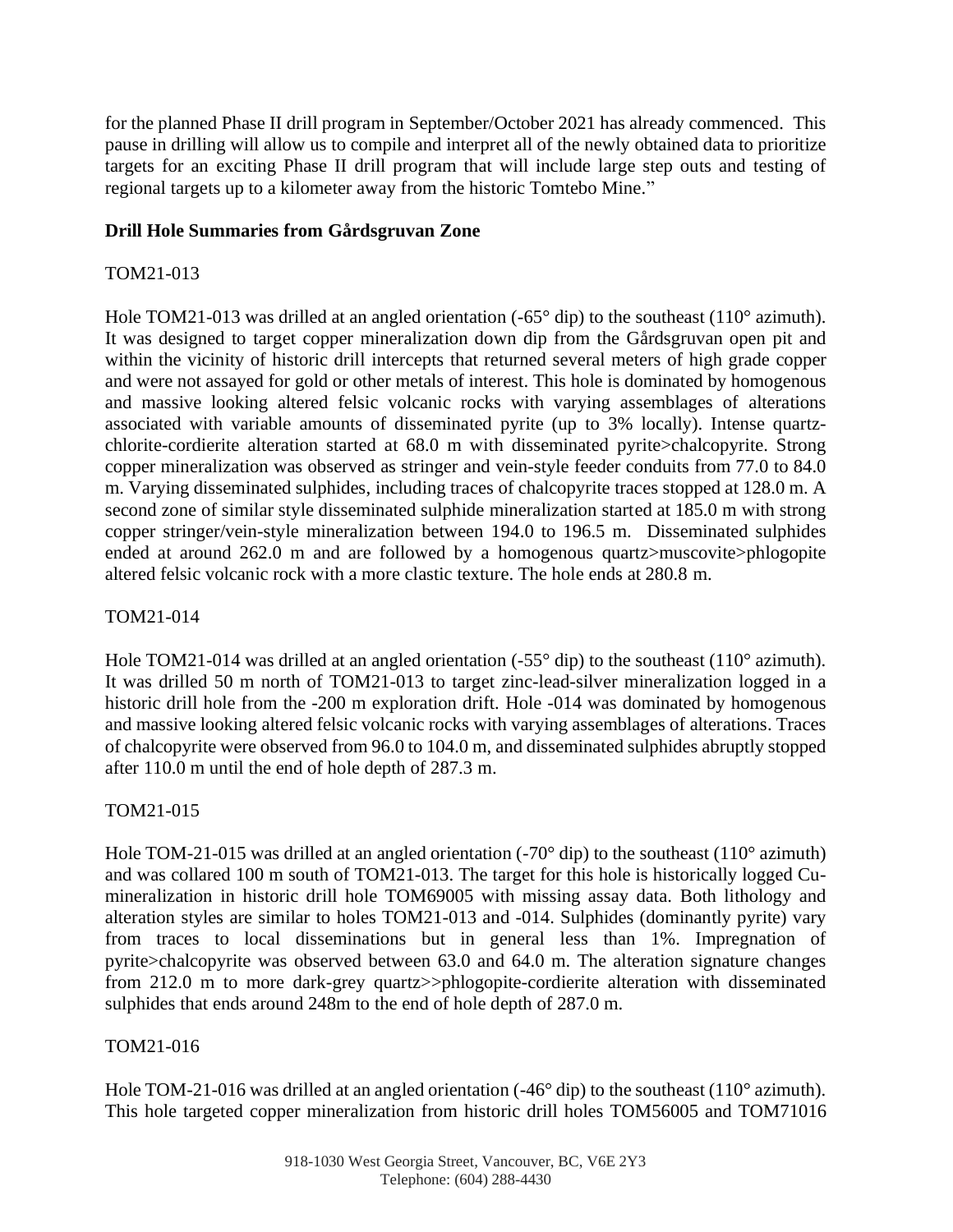that were not assayed for gold or other metals of interest. Historic hole TOM69001 drilled horizontally from the -200 m exploration drift, indicated disseminated Cu-mineralization with missing assays at the end of the hole, which was a second target. Massive and homogenous altered felsic volcanic rocks were encountered with varying assemblages of alterations. An interval of dark grey quartz-chlorite-anthophyllite-cordierite alteration with local pyrite>chalcopyrite impregnations and stringers were observed between 80.0 and 103.0 m. The second target encountered strong copper mineralization from 191.0 to 210.0 m, which is interpreted as feeder zone veins in a sub-seafloor hydrothermal system. At 223.0 m the alteration changes from strong to moderate until the end of the hole depth of 290.0 m.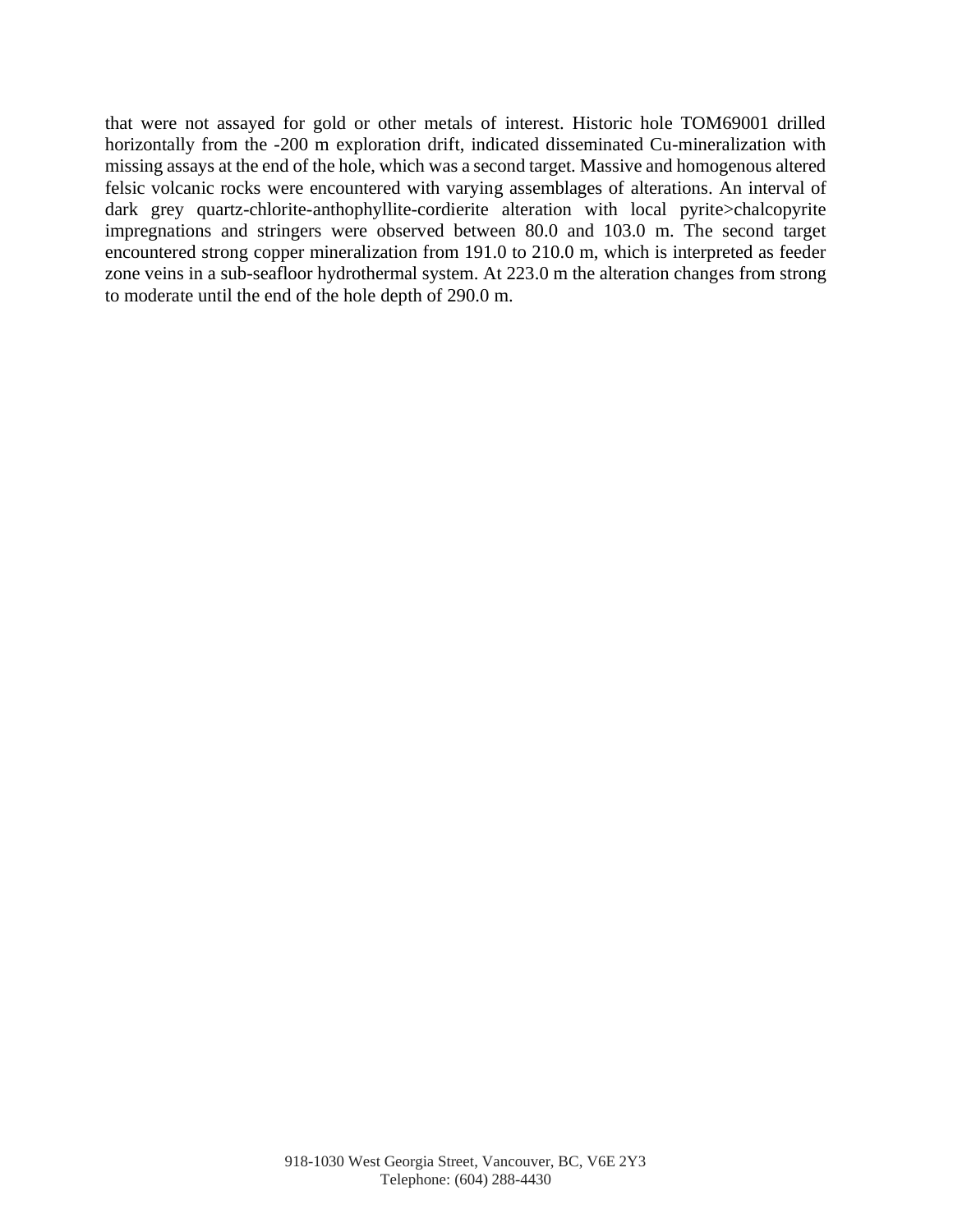

#### **Figure 1: Plan View Drill Holes at Tomtebo Mine**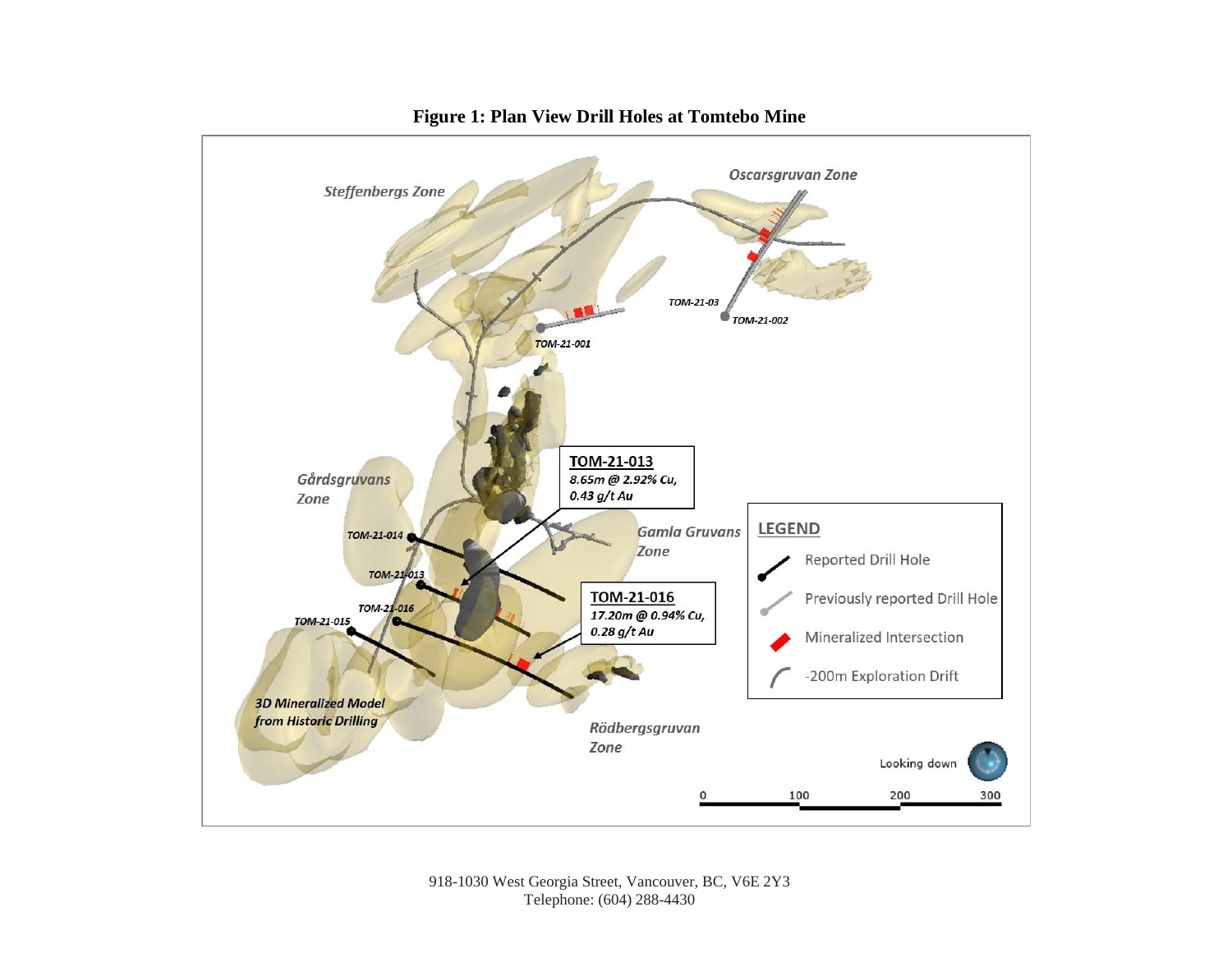| <b>Drill Hole</b> |                |            |                    | Depths and Interval           |          |                 | <b>Assay Results</b> |          |            |        |        |          |
|-------------------|----------------|------------|--------------------|-------------------------------|----------|-----------------|----------------------|----------|------------|--------|--------|----------|
| <b>Hole ID</b>    | <b>Azimuth</b> | <b>Dip</b> | Total<br>Depth (m) | From (m)                      | To $(m)$ | Interval<br>(m) | Cu (%)               | Au (g/t) | Ag $(g/t)$ | Zn (%) | Pb (%) | CuEq (%) |
| TOM21-013         | 110            | $-65$      | 280.80             | 76.65                         | 85.30    | 8.65            | 2.92                 | 0.43     | 13.92      | 0.02   | 0.00   | 3.56     |
|                   |                |            | incl.              | 77.45                         | 84.50    | 7.05            | 3.47                 | 0.52     | 16.55      | 0.02   | 0.00   | 4.23     |
|                   |                |            | incl.              | 77.45                         | 83.15    | 5.70            | 3.63                 | 0.51     | 16.72      | 0.02   | 0.00   | 4.38     |
|                   |                |            |                    | 91.65                         | 93.30    | 1.65            | 0.42                 | 0.07     | 2.40       | 0.01   | 0.00   | 0.52     |
|                   |                |            |                    | 101.65                        | 102.90   | 1.25            | 0.41                 | 0.08     | 2.35       | 0.01   | 0.00   | 0.53     |
|                   |                |            |                    | 107.60                        | 108.00   | 0.40            | 1.68                 | 0.48     | 9.74       | 0.02   | 0.00   | 2.32     |
|                   |                |            |                    | 111.95                        | 122.00   | 8.05            | 0.42                 | 0.08     | 2.60       | 0.01   | 0.00   | 0.54     |
|                   |                |            |                    | 191.30                        | 196.45   | 5.15            | 1.56                 | 0.32     | 11.08      | 0.10   | 0.00   | 2.07     |
|                   |                |            | incl.              | 194.00                        | 196.45   | 2.45            | 2.79                 | 0.56     | 19.86      | 0.15   | 0.00   | 3.68     |
|                   |                |            |                    | 214.00                        | 215.40   | 1.40            | 0.87                 | 0.07     | 4.93       | 0.01   | 0.00   | 1.01     |
|                   |                |            |                    | 219.00                        | 220.20   | 1.20            | 0.70                 | 0.23     | 15.55      | 0.02   | 0.00   | 1.12     |
|                   |                |            |                    | 225.75                        | 228.35   | 2.60            | 1.36                 | 0.49     | 15.71      | 0.03   | 0.00   | 2.08     |
|                   |                |            |                    | 230.55                        | 231.90   | 1.35            | 0.34                 | 0.12     | 4.76       | 0.01   | 0.00   | 0.53     |
|                   |                |            |                    | 258.20                        | 259.00   | 0.80            | 0.20                 | 0.04     | 10.35      | 2.24   | 0.22   | 1.31     |
| TOM21-014         | 110            | $-55$      | 287.30             | <b>No Significant Results</b> |          |                 |                      |          |            |        |        |          |
| TOM21-015         | 110            | $-70$      | 287.00             | 63.00                         | 63.95    | 0.95            | 0.90                 | 0.22     | 4.51       | 0.01   | 0.00   | 1.19     |
| TOM21-016         | 110            | $-46$      | 290.00             | 89.00                         | 90.00    | 1.00            | 0.53                 | 0.06     | 1.77       | 0.01   | 0.00   | 0.62     |
|                   |                |            |                    | 177.50                        | 179.50   | 2.00            | 0.41                 | 0.03     | 2.08       | 0.02   | 0.00   | 0.47     |
|                   |                |            |                    | 191.60                        | 208.80   | 17.20           | 0.94                 | 0.28     | 8.01       | 0.19   | 0.01   | 1.42     |
|                   |                |            | incl.              | 201.10                        | 204.10   | 3.00            | 2.80                 | 1.21     | 26.52      | 0.77   | 0.02   | 4.73     |

#### **Table 1: Tomtebo Drill Assay Results**

**Notes:**

- **All intervals are core lengths, and true thicknesses are yet to be determined. A mineral resource modeling is required before true thicknesses can be estimated.**
- **Cut-off grade of 0.50% CuEq utilized, which may include up to 2.0 m of internal dilution. Underground mining cut-off at the nearby Garpenberg Mine was US\$32/tonne in 2020.**
- **Metal prices used in USD for the CuEq cut-off calculation were based on Ag \$15.00/oz, Au \$1650/oz, Cu \$2.15/lb, Zn \$0.85/lb, and Pb \$0.75/lb.**
- **CuEq equals = Cu%** + (Au g/t x 1.1192) + (Ag g/t  $\times$  0.0102) + (Zn % x 0.3953) + (Pb % x 0.3488)
- **The use of CuEq is to calculate cut-off grades for exploration purposes, and no adjustments were made for metal recovery.**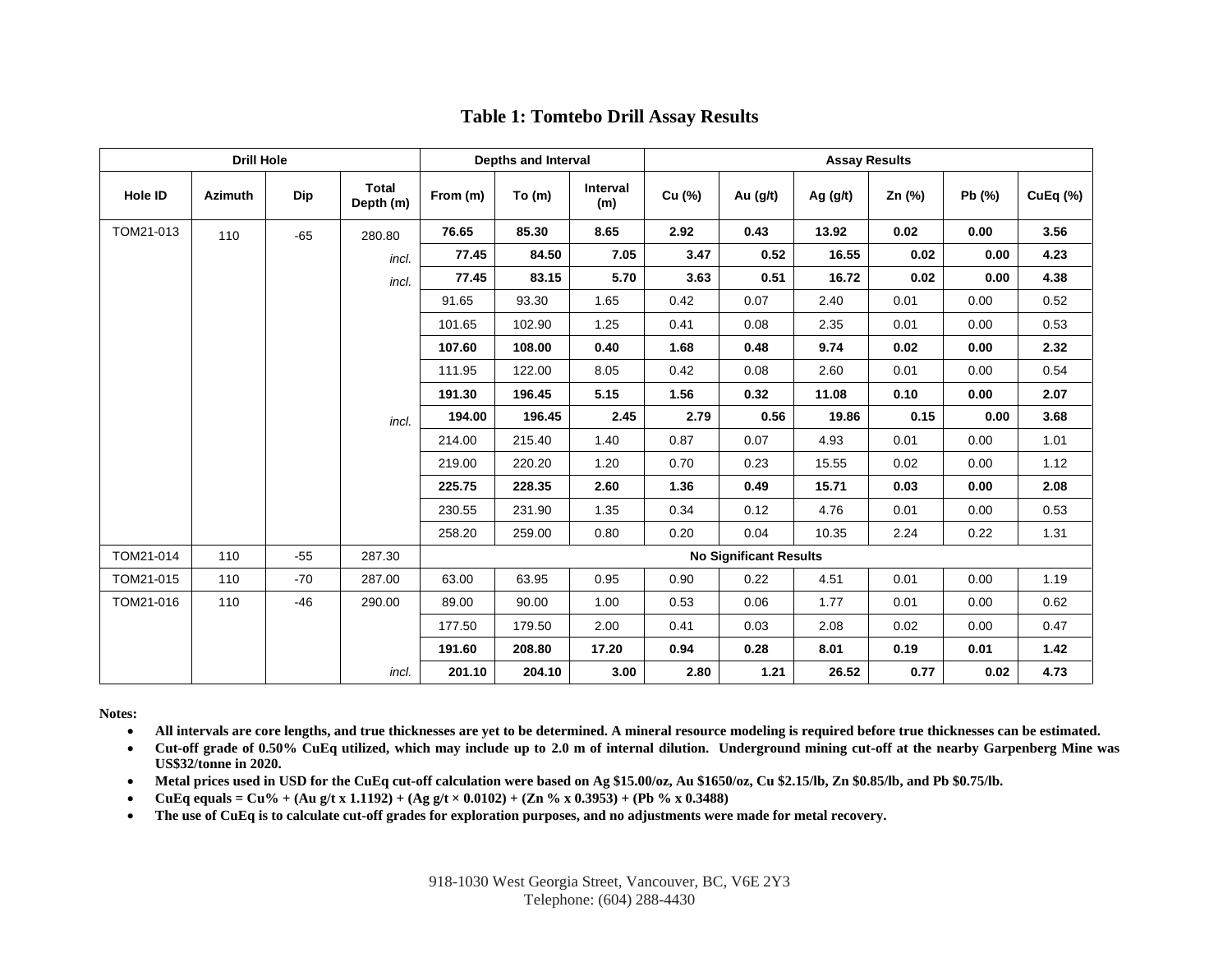

**Figure 2: TOM21-013 Sulphide Mineralization from 76.0 to 80.5 m**

**Figure 3: TOM21-016 Sulphide Mineralization from 200.9 to 205.75 m**



## **Technical Information**

All scientific and technical information in this news release has been prepared by, or approved by Garrett Ainsworth, PGeo, President and CEO of the Company. Mr. Ainsworth is a qualified person for the purposes of National Instrument 43-101 - *Standards of Disclosure for Mineral Projects.*

The drill core reported in this news release was logged and prepared at the District Metals AB core facility in Säter, Sweden before submittal to ALS Geochemistry in Malå, Sweden where the drill core is cut, bagged, and prepared for analysis. Sample pulps were sent to ALS Geochemistry in Ireland (an accredited mineral analysis laboratory) for analysis. Samples were analyzed using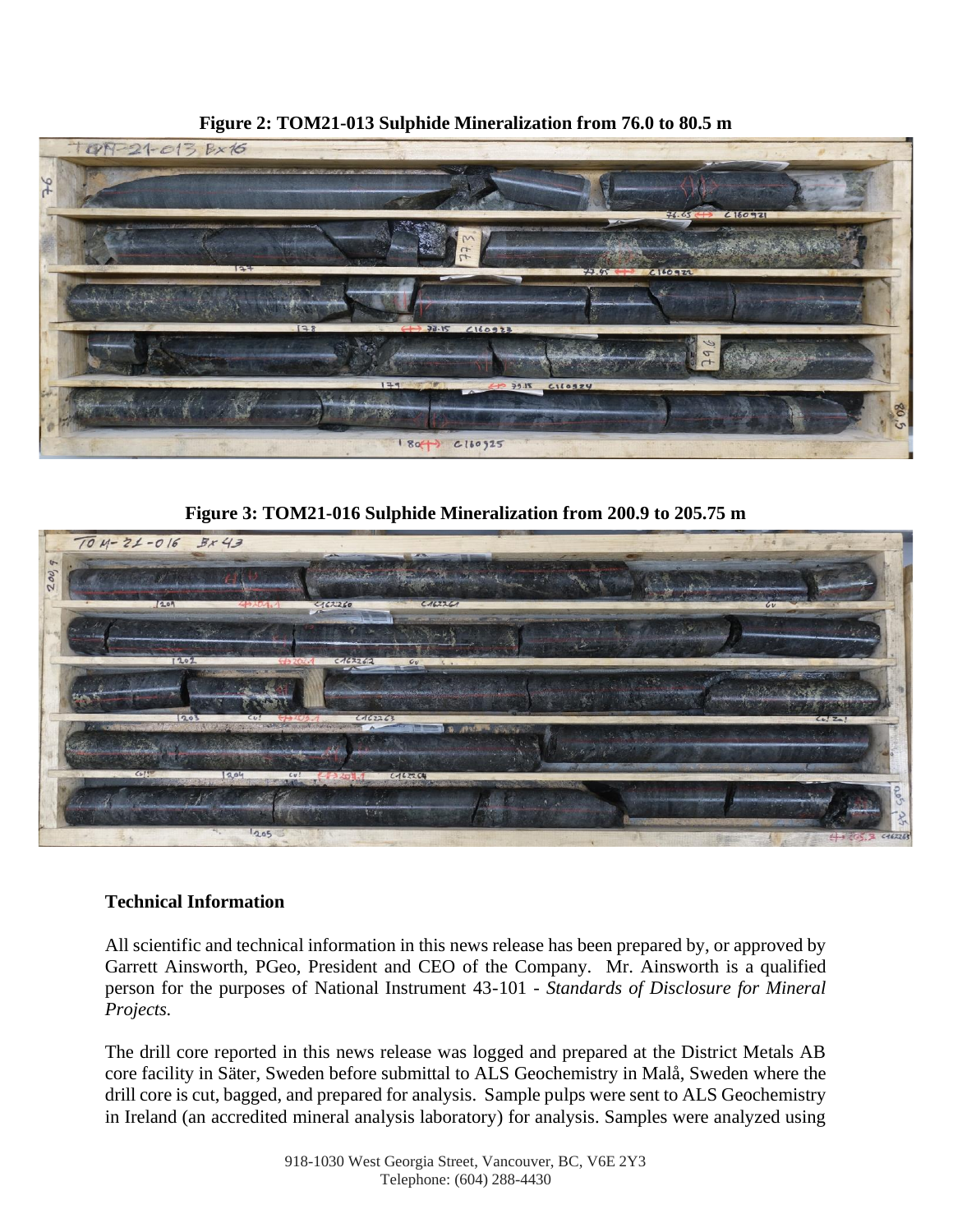a multi-element ultra trace method combining a four-acid digestion with ICP-MS analytical package ("ME-MS61"). Over limit sample values were re-assayed for: (1) values of copper >1%; (2) values of zinc  $>1\%$ ; (3) values of lead  $>1\%$ ; and (4) values of silver  $>100$  g/t using the highgrade material ICP-AES analytical package ("ME-OG62"). Additional over limit sample values were re-assayed for: (1) values of zinc  $>30\%$ ; (2) values of lead  $>20\%$  using the high precision analysis of base metal ores AAS analytical package ("Zn, Pb-AAORE"). Gold, platinum, and palladium were analyzed using the 30 g lead fire assay with ICP-AES finish analytical package ("PGM-ICP23"). Certified standards, blanks, and duplicates were inserted into the sample shipment to ensure integrity of the assay process. Selected samples were chosen for duplicate assay from the coarse reject and pulps of the original sample. No QA/QC issues were noted with the results reported.

Some of the data disclosed in this news release is related to historical drilling results. District has not undertaken any independent investigation of the sampling nor has it independently analyzed the results of the historical exploration work in order to verify the results. District considers these historical drill results relevant as the Company is using this data as a guide to plan exploration programs. The Company's current and future exploration work includes verification of the historical data through drilling.

Mr. Ainsworth has not verified any of the information regarding any of the properties or projects referred to herein other than the Tomtebo Property. Mineralization on any other properties referred to herein is not necessarily indicative of mineralization on the Tomtebo Property.

#### **About District Metals Corp.**

District Metals Corp. is led by industry professionals with a track record of success in the mining industry. The Company's mandate is to seek out, explore, and develop prospective mineral properties through a disciplined science-based approach to create shareholder value and benefit other stakeholders.

The advanced exploration stage Tomtebo Property is located in the Bergslagen Mining District of south-central Sweden is the Company's main focus. Tomtebo comprises 5,144 ha, and is situated between the historic Falun Mine and Boliden's Garpenberg Mine that are located 25 km to the northwest and southeast, respectively. Two historic polymetallic mines and numerous polymetallic showings are located on the Tomtebo Property along an approximate 17 km trend that exhibits similar geology, structure, alteration and VMS/SedEx style mineralization as other significant mines within the district. Mineralization that is open at depth and along strike at the historic mines on the Tomtebo Property has not been followed up on, and modern systematic exploration has never been conducted on the Property.

On Behalf of the Board of Directors

"*Garrett Ainsworth*" President and Chief Executive Officer

(604) 288-4430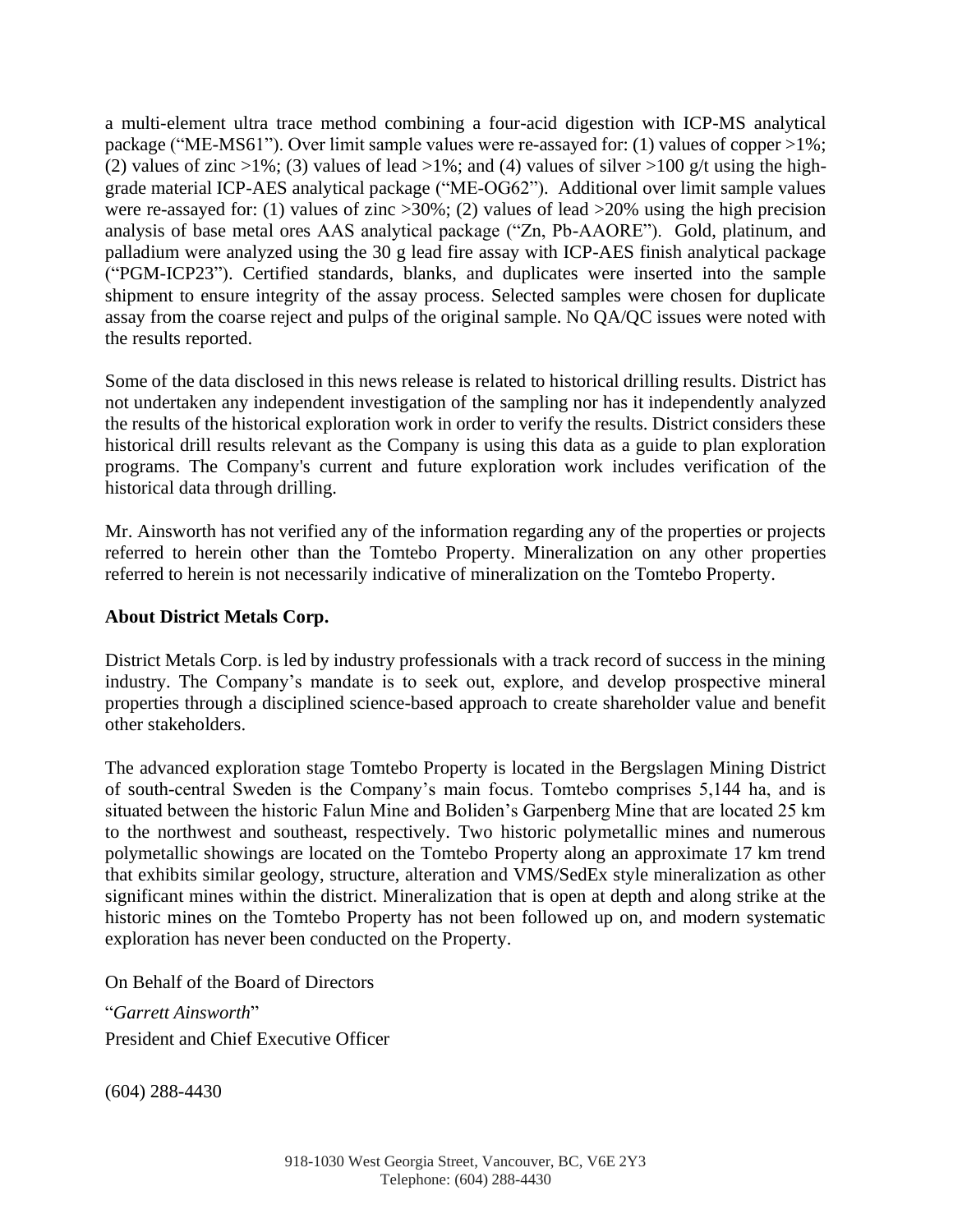#### *Neither TSX Venture Exchange nor its Regulation Services Provider (as that term is defined in policies of the TSX Venture Exchange) accepts responsibility for the adequacy or accuracy of this release.*

#### *Cautionary Statement Regarding "Forward-Looking" Information.*

*This news release contains certain statements that may be considered "forward-looking information" with respect to the Company within the meaning of applicable securities laws. In some cases, but not necessarily in all cases, forward-looking information can be identified by the use of forward-looking terminology such as "plans", "targets", "expects" or "does not expect", "is expected", "an opportunity exists", "is positioned", "estimates", "intends", "assumes", "anticipates" or "does not anticipate" or "believes", or variations of such words and phrases or statements that certain actions, events or results "may", "could", "would", "might", "will" or "will be taken", "occur" or "be achieved" and any similar expressions. In addition, any statements that refer to expectations, predictions, indications, projections or other characterizations of future events or circumstances contain forward-looking information. Statements containing forward-looking information are not historical facts but instead*  represent management's expectations, estimates and projections regarding future events. Forward-looking statements in this *news release relating to the Company include, among other things, statements relating to the Company's planned exploration activities, including its drill target strategy and next steps for the Tomtebo Property; the company's interpretations and expectations about the mineralization of the Tomtebo mine; the Company's belief that the numerous gravity high anomalies identified at the historic Tomtebo Mine provide immense expansion potential; the Company's belief that the modeled gravity high anomalies at the historic Tomtebo Mine could correspond with polymetallic and/or iron sulphide mineralization, or a mafic unit; and the Company's belief that the gravity high anomaly located one kilometer to the northeast of the Tomtebo Mine represents a potential grassroots discovery opportunity with a modeled tonnage that compares with the historic production tonnage from the historic Falun Mine.*

*These statements and other forward-looking information are based on opinions, assumptions and estimates made by the Company*  in light of its experience and perception of historical trends, current conditions and expected future developments, as well as other *factors that the Company believes are appropriate and reasonable in the circumstances, as of the date of this news release, including, without limitation, assumptions about the reliability of historical data and the accuracy of publicly reported information regarding past and historic mines in the Bergslagen district; the Company's ability to raise sufficient capital to fund planned exploration activities, maintain corporate capacity and satisfy the exploration expenditure requirements required by the definitive purchase agreement between the Company and the vendor of the Tomtebo Property (the "Definitive Purchase Agreement") by the times specified therein; and stability in financial and capital markets.*

*Forward-looking information is necessarily based on a number of opinions, assumptions and estimates that, while considered reasonable by the Company as of the date such statements are made, are subject to known and unknown risks, uncertainties, assumptions and other factors that may cause the actual results, level of activity, performance or achievements to be materially different from those expressed or implied by such forward-looking information, including but not limited to risks associated with the following: the reliability of historic data regarding the Tomtebo Property; the Company's ability to raise sufficient capital to finance planned exploration (including incurring prescribed exploration expenditures required by the Definitive Purchase Agreement, failing which the Tomtebo Property will be forfeited without any repayment of the purchase price); the Company's limited operating history; the Company's negative operating cash flow and dependence on third-party financing; the uncertainty of additional funding; the uncertainties associated with early stage exploration activities including general economic, market and business conditions, the regulatory process, failure to obtain necessary permits and approvals, technical issues, potential delays, unexpected events and management's capacity to execute and implement its future plans; the Company's ability to identify any mineral resources and mineral reserves; the substantial expenditures required to establish mineral reserves through drilling and the estimation of mineral reserves or mineral resources; the Company's dependence on one material project, the Tomtebo Property; the uncertainty of estimates used to calculated mineralization figures; changes in governmental regulations; compliance with applicable laws and regulations; competition for future resource acquisitions and skilled industry personnel; reliance on key personnel; title matters; conflicts of interest; environmental laws and regulations and associated risks, including climate change legislation; land reclamation requirements; changes in government policies; volatility of the Company's share price; the unlikelihood that shareholders will receive dividends from the Company; potential future acquisitions and joint ventures; infrastructure risks; fluctuations in demand for, and prices of gold, silver and copper; fluctuations in foreign currency exchange rates; legal proceedings and the enforceability of judgments; going concern risk; risks related to the Company's information technology systems and cyber-security risks; and risk related to the outbreak of epidemics or pandemics or other health crises, including the recent outbreak of COVID-19. For additional information regarding these risks, please see the Company's Annual Information Form, under the heading "Risk Factors", which is available at www.sedar.com. These factors and assumptions are not intended to represent a complete list of the factors and assumptions that could affect the Company. These factors and assumptions, however, should be considered carefully. Although the Company has attempted to identify factors that would cause actual actions, events or results to differ materially from those disclosed in the forward-looking statements or information, there may be other factors that cause actions, events or results not to be as anticipated, estimated or intended. Also, many of such factors are beyond the control of the Company. Accordingly, readers should not place undue reliance on forwardlooking statements or information. The forward-looking information is made as of the date of this news release, and the Company assumes no obligation to publicly update or revise such forward-looking information, except as required by applicable securities*